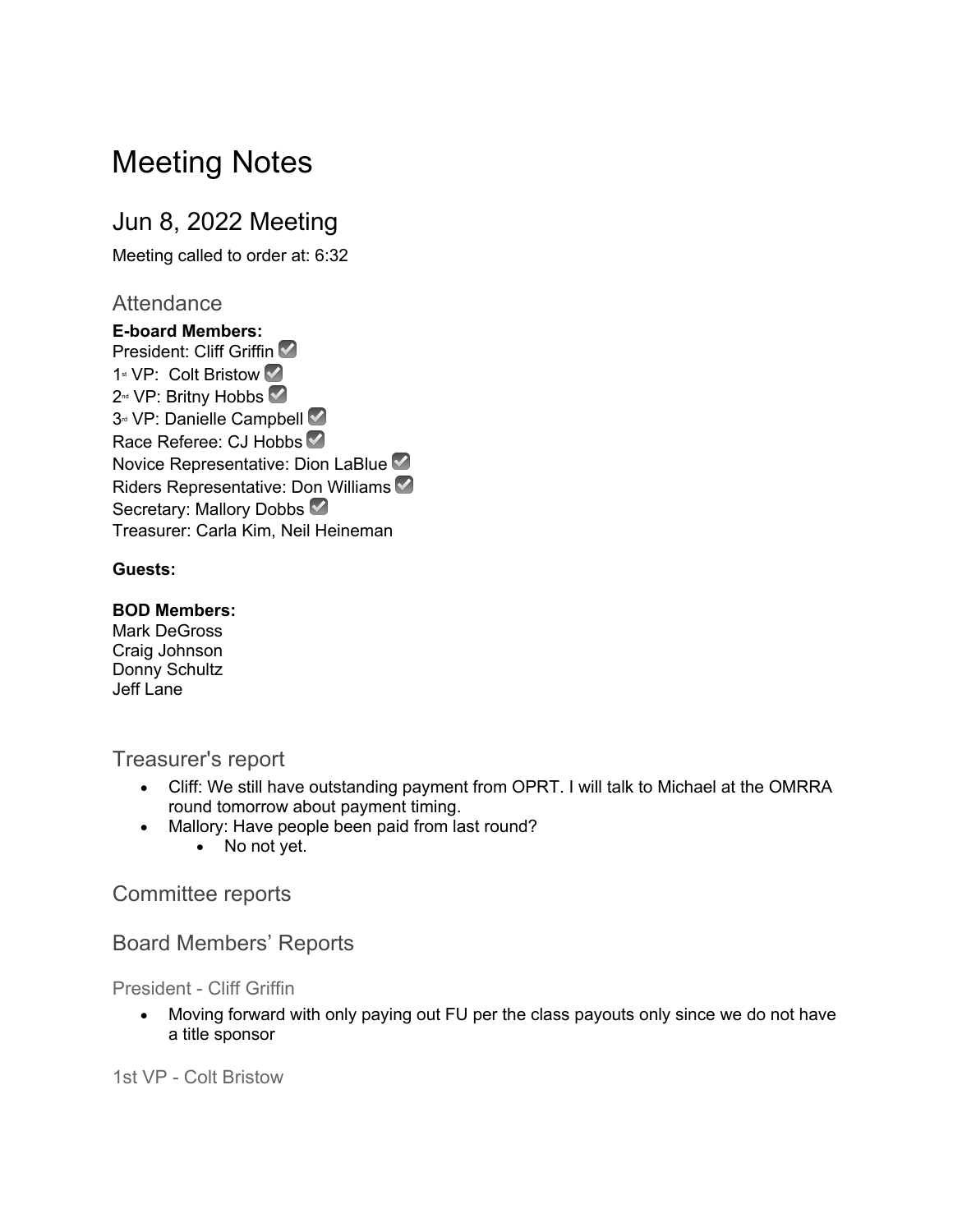- Britny and Danielle have round 3 schedule in hand
- Helping in the tower again

#### 2nd VP - Britny Hobbs

- New awards supplier in Tacoma, will be cheaper and more convenient for awards.
- \$700 for Pacific round, due to having to make the molds and draw up the awards
- Meeting minutes are posted from last meeting.

3rd VP - Danielle Campbell

Club Secretary - Mallory Dobbs

• Contingency has been submitted from last round.

#### Referee - CJ Hobbs

• Nothing new to report

#### Novice Rep - Dion LaBlue

- Novice from OMRRA reached out to me and asked me how to get his award from the last round that he got a paper cert for.
	- Cliff: I won't have it until our next round, but I will get it to him at OMRRA or I can mail it.
- Amateur class: Any feedback from the last race round?
	- Seemed mostly positive from the racers
	- Some confusion on gridding
	- Colt: OMRRA wanted the classes separate for their points and calculations which caused some confusion amongst everyone.
- Please send me the schedule so I can get it uploaded on the website.
	- Jeff: If you are updating the schedule I would love to work with you in excel to get it to fit better on one page.
	- Maybe we could also make this dynamic so that way if there are changes we could update it in live time.
	- Danielle: Are we doing TOR?
		- Colt: I didnt put it on the schedule. But if someone wants to run it we can.
		- Mark: I can run it.
		- Dion, Mallory, CJ offered to help run it or be control riders as well.
- I have done a lot of one off NRS classes online, trimming the 4 hours of content to 1 hour. And I send them videos to watch as well.

#### Riders Rep - Don Williams

- I volunteered to do the policy for national support. What are people's thoughts?
	- All positive feedback
	- Colt: I am still concerned about where we sit financially without a treasurer's report
	- Don: I did reach out to treasurer already but haven't heard anything back.
	- Jeff: One thing that isn't in there about how we would choose if there are multiple participants within the same class
		- Mark: Maybe we tell them that we have a certain amount to give to however many apply?